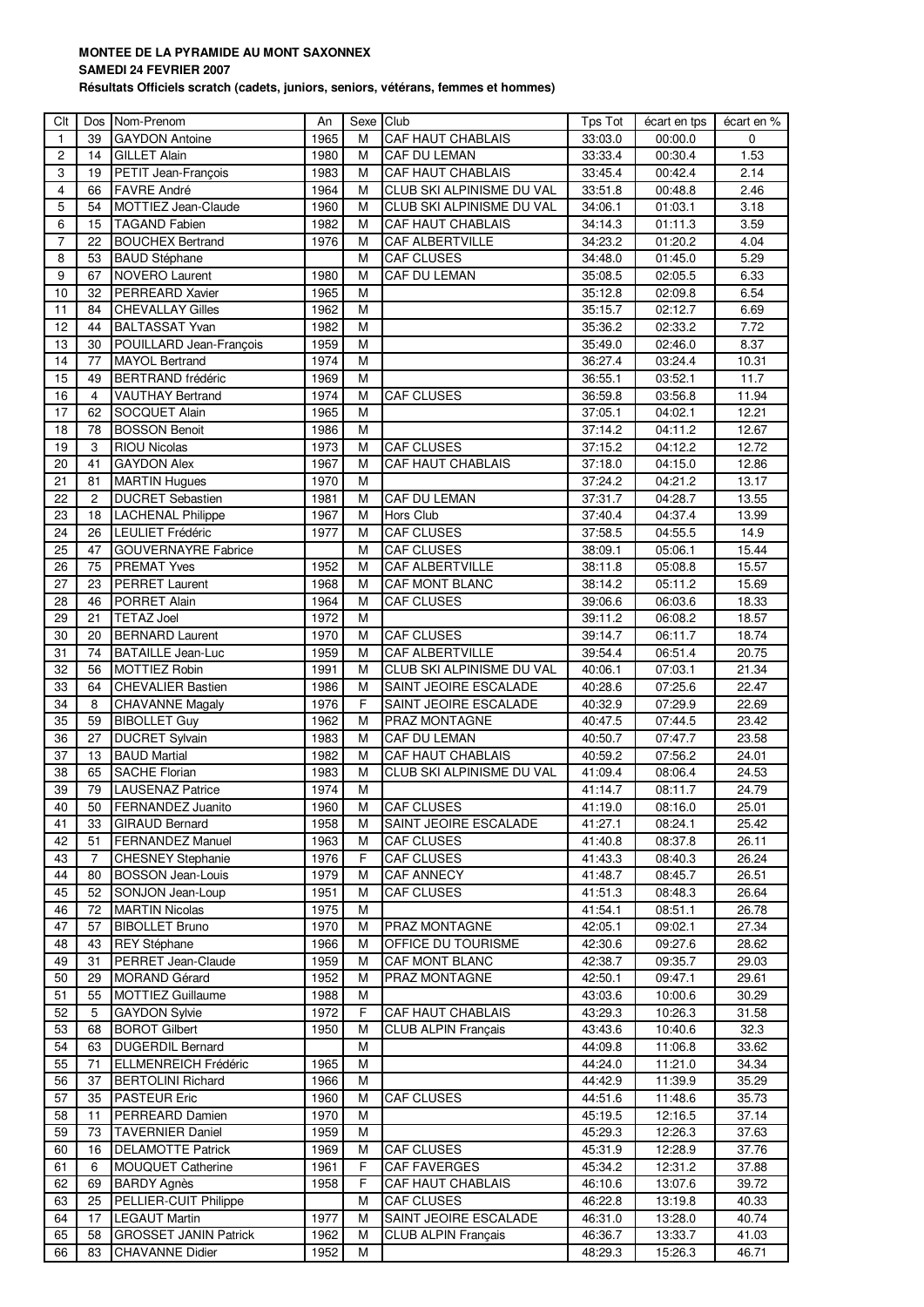| 67                  | 9               | PAGNOD Aurore                                  | 1990         | F.        | SAINT JEOIRE ESCALADE     | 48:31.3            | 15:28.3            | 46.81          |
|---------------------|-----------------|------------------------------------------------|--------------|-----------|---------------------------|--------------------|--------------------|----------------|
| 68                  | 34              | <b>DONAT MAGNIN Bruno</b>                      | 1962         | M         | CAF MONT BLANC            | 48:45.8            | 15:42.8            | 47.54          |
| 69                  | 28              | PERILLAT Raymond                               | 1941         | M         |                           | 48:53.6            | 15:50.6            | 47.94          |
| 70                  | 76              | EQUOY Remi                                     | 1979         | М         |                           | 49:04.3            | 16:01.3            | 48.48          |
| 71                  | 48              | <b>CHAVANNE Maud</b>                           | 1976         | F         |                           | 50:23.4            | 17:20.4            | 52.46          |
| 72                  | 42              | <b>BOISIER Adrien</b>                          | 1984         | M         |                           | 50:39.5            | 17:36.5            | 53.28          |
| 73                  | 61              | <b>LEGAGNEUR Sylvain</b>                       | 1978         | M         | PRAZ MONTAGNE             | 50:46.4            | 17:43.4            | 53.62          |
| 74                  | 82              | <b>HOFFMANN Daniel</b>                         | 1941         | M         |                           | 53:28.0            | 20:25.0            | 61.77          |
| 75                  | 70              | COTTET-PUINEL Jean-François                    | 1949         | M         | CAF HAUT CHABLAIS         | 53:35.6            | 20:32.6            | 62.16          |
| 76                  | 24              | <b>CART Guillaume</b>                          | 1986         | M         |                           | 55:22.1            | 22:19.1            | 67.53          |
| 77                  | 70              | <b>PERREARD Nicolas</b><br><b>PICARD Paul</b>  | 1967         | М         |                           | 55:39.3            | 22:36.3            | 68.39          |
| 78<br>79            | 85<br>38        | <b>PERRET Bernard</b>                          | 1952<br>1960 | М<br>M    | CAF MONT BLANC            | 56:27.7<br>56:32.2 | 23:24.7<br>23:29.2 | 70.84<br>71.06 |
| 80                  | $\mathbf{1}$    | <b>JOSEPH Nicolas</b>                          | 1981         | M         | <b>CAF CLUSES</b>         | 01:06:17           | 33:14.0            | 100.55         |
|                     | <b>ABANDONS</b> |                                                |              |           |                           |                    |                    |                |
|                     | 45              | <b>BOUVIER Michel</b>                          | 1943         | M         | CAF MONT BLANC            | Abd                |                    |                |
|                     |                 |                                                |              |           |                           |                    |                    |                |
|                     |                 | Cit ca Dos Nom-Prenom                          | An           | Sexe Club |                           | Tps Tot            |                    |                |
|                     | Cadet Femme     |                                                |              |           |                           |                    |                    |                |
| $\overline{1}$      | 9               | <b>PAGNOD Aurore</b>                           | 1990         | F         | SAINT JEOIRE ESCALADE     | 48:31.3            |                    |                |
|                     | Cadet Homme     |                                                |              |           |                           |                    |                    |                |
| $\overline{1}$      | 56              | <b>MOTTIEZ Robin</b>                           | 1991         | М         | CLUB SKI ALPINISME DU VAL | 40:06.1            |                    |                |
|                     | Junior Homme    |                                                |              |           |                           |                    |                    |                |
| $\overline{1}$      | 55              | <b>MOTTIEZ Guillaume</b>                       | 1988         | М         |                           | 43:03.6            |                    |                |
|                     |                 | Espoir/Seniors Homme                           |              |           |                           |                    |                    |                |
| $\mathbf{1}$        | 14              | <b>GILLET Alain</b>                            | 1980         | M         | CAF DU LEMAN              | 33:33.4            |                    |                |
| $\sqrt{2}$          | 19              | PETIT Jean-François                            | 1983         | M         | CAF HAUT CHABLAIS         | 33:45.4            |                    |                |
| 3                   | 15              | <b>TAGAND Fabien</b>                           | 1982         | M         | CAF HAUT CHABLAIS         | 34:14.3            |                    |                |
| $\overline{4}$      | 22              | <b>BOUCHEX Bertrand</b>                        | 1976         | M         | CAF ALBERTVILLE           | 34:23.2            |                    |                |
| 5                   | 53              | <b>BAUD Stéphane</b>                           |              | Μ         | <b>CAF CLUSES</b>         | 34:48.0            |                    |                |
| 6<br>$\overline{7}$ | 67              | <b>NOVERO Laurent</b>                          | 1980<br>1982 | M         | CAF DU LEMAN              | 35:08.5            |                    |                |
|                     | 44<br>77        | <b>BALTASSAT Yvan</b><br><b>MAYOL Bertrand</b> | 1974         | М         |                           | 35:36.2            |                    |                |
| 8<br>9              | 49              | <b>BERTRAND</b> frédéric                       | 1969         | М<br>М    |                           | 36:27.4<br>36:55.1 |                    |                |
| 10                  | 4               | VAUTHAY Bertrand                               | 1974         | M         | CAF CLUSES                | 36.59.8            |                    |                |
| 11                  | 78              | <b>BOSSON Benoit</b>                           | 1986         | М         |                           | 37:14.2            |                    |                |
| 12                  | 3               | <b>RIOU Nicolas</b>                            | 1973         | M         | <b>CAF CLUSES</b>         | 37:15.2            |                    |                |
| 13                  | 81              | <b>MARTIN Hugues</b>                           | 1970         | M         |                           | 37:24.2            |                    |                |
| 14                  | $\overline{c}$  | <b>DUCRET Sebastien</b>                        | 1981         | M         | CAF DU LEMAN              | 37:31.7            |                    |                |
| 15                  | 26              | LEULIET Frédéric                               | 1977         | M         | <b>CAF CLUSES</b>         | 37:58.5            |                    |                |
| 16                  | 47              | <b>GOUVERNAYRE Fabrice</b>                     |              | M         | <b>CAF CLUSES</b>         | 38:09.1            |                    |                |
| 17                  | 23              | <b>PERRET Laurent</b>                          | 1968         | м         | CAF MONT BLANC            | 38:14.2            |                    |                |
| 18                  | 21              | <b>TETAZ Joel</b>                              | 1972         | М         |                           | 39:11.2            |                    |                |
| 19                  | 20              | <b>BERNARD Laurent</b>                         | 1970         | М         | CAF CLUSES                | 39:14.7            |                    |                |
| 20                  | 64              | <b>CHEVALIER Bastien</b>                       | 1986         | M         | SAINT JEOIRE ESCALADE     | 40:28.6            |                    |                |
| 21                  | 27              | <b>DUCRET Sylvain</b>                          | 1983         | M         | CAF DU LEMAN              | 40:50.7            |                    |                |
| 22                  | 13              | <b>BAUD Martial</b>                            | 1982         | Μ         | CAF HAUT CHABLAIS         | 40:59.2            |                    |                |
| 23                  | 65              | <b>SACHE Florian</b>                           | 1983         | M         | CLUB SKI ALPINISME DU VAL | 41:09.4            |                    |                |
| 24                  | 79              | <b>LAUSENAZ Patrice</b>                        | 1974         | М         |                           | 41:14.7            |                    |                |
| 25                  | 80              | <b>BOSSON Jean-Louis</b>                       | 1979         | Μ         | <b>CAF ANNECY</b>         | 41:48.7            |                    |                |
| 26                  | 72              | <b>MARTIN Nicolas</b>                          | 1975         | M         |                           | 41:54.1            |                    |                |
| 27                  | 57              | <b>BIBOLLET Bruno</b>                          | 1970         | M         | PRAZ MONTAGNE             | 42:05.1            |                    |                |
| 28<br>29            | 11              | PERREARD Damien<br><b>DELAMOTTE Patrick</b>    | 1970<br>1969 | М         | <b>CAF CLUSES</b>         | 45:19.5<br>45:31.9 |                    |                |
|                     | 16<br>25        | PELLIER-CUIT Philippe                          |              | М<br>Μ    | CAF CLUSES                |                    |                    |                |
| 30<br>31            | 17              | <b>LEGAUT Martin</b>                           | 1977         | M         | SAINT JEOIRE ESCALADE     | 46:22.8<br>46:31.0 |                    |                |
| 32                  | 76              | EQUOY Remi                                     | 1979         | М         |                           | 49:04.3            |                    |                |
| 33                  | 42              | <b>BOISIER Adrien</b>                          | 1984         | М         |                           | 50:39.5            |                    |                |
| 34                  | 61              | <b>LEGAGNEUR Sylvain</b>                       | 1978         | M         | PRAZ MONTAGNE             | 50:46.4            |                    |                |
| 35                  | 24              | <b>CART Guillaume</b>                          | 1986         | М         |                           | 55:22.1            |                    |                |
| 36                  | $\mathbf{1}$    | JOSEPH Nicolas                                 | 1981         | Μ         | <b>CAF CLUSES</b>         | 1h06:16.9          |                    |                |
| Senior Femme        |                 |                                                |              |           |                           |                    |                    |                |
| $\mathbf{1}$        | 8               | <b>CHAVANNE Magaly</b>                         | 1976         | F         | SAINT JEOIRE ESCALADE     | 40:32.9            |                    |                |
| $\overline{c}$      | 7               | <b>CHESNEY Stephanie</b>                       | 1976         | F         | CAF CLUSES                | 41:43.3            |                    |                |
| 3                   | 5               | <b>GAYDON Sylvie</b>                           | 1972         | F         | CAF HAUT CHABLAIS         | 43:29.3            |                    |                |
| 4                   | 48              | <b>CHAVANNE Maud</b>                           | 1976         | F         |                           | 50:23.4            |                    |                |
|                     | Veteran 1 Homme |                                                |              |           |                           |                    |                    |                |
| 1                   | 39              | <b>GAYDON Antoine</b>                          | 1965         | M         | CAF HAUT CHABLAIS         | 33:03.0            |                    |                |
| $\overline{c}$      | 66              | <b>FAVRE André</b>                             | 1964         | M         | CLUB SKI ALPINISME DU VAL | 33:51.8            |                    |                |
| 3                   | 54              | MOTTIEZ Jean-Claude                            | 1960         | M         | CLUB SKI ALPINISME DU VAL | 34:06.1            |                    |                |
| $\overline{4}$      | 32              | PERREARD Xavier                                | 1965         | М         |                           | 35:12.8            |                    |                |